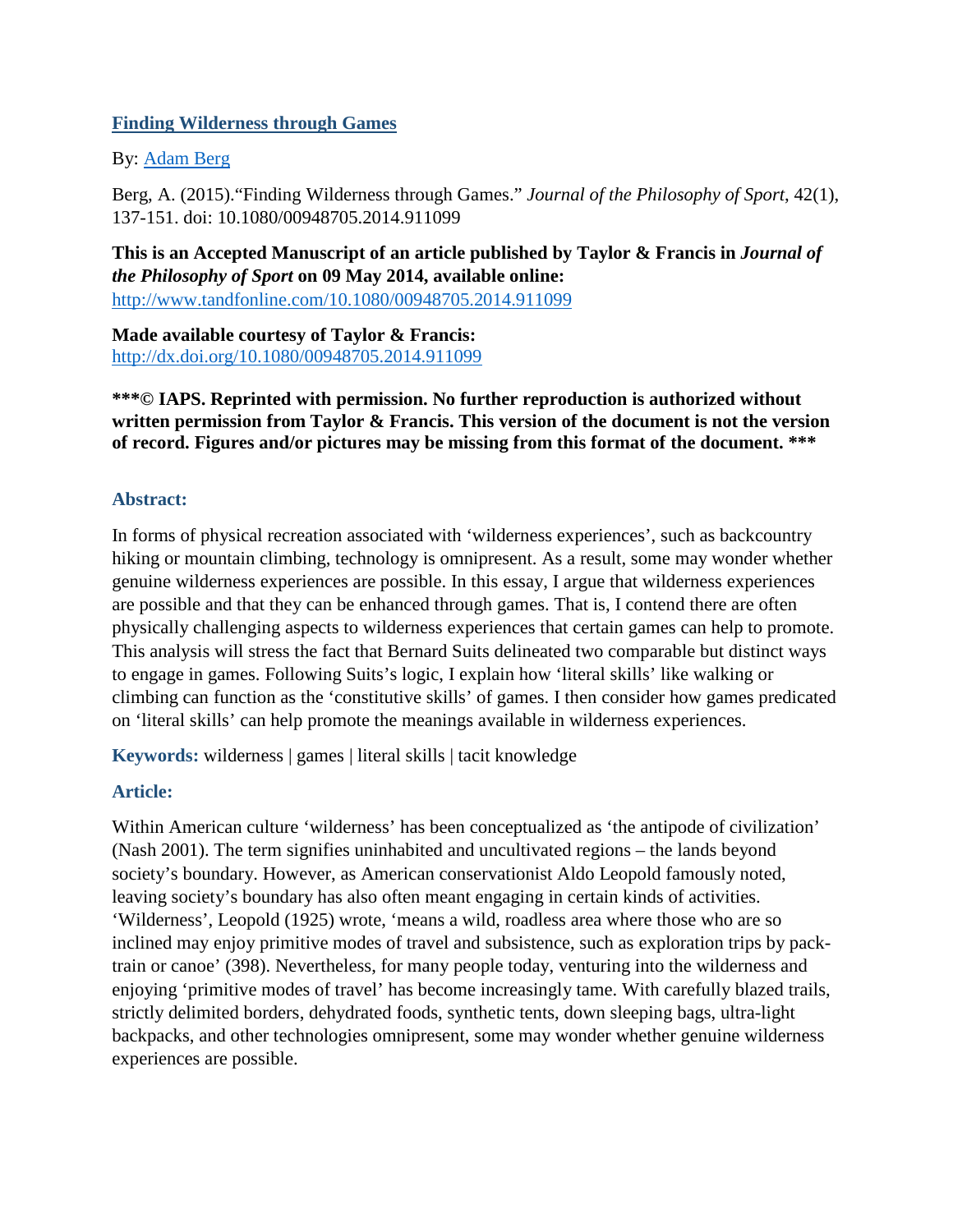In this essay, I argue wilderness experiences are possible and that they can be enhanced through playing games. That is, I contend there are often physically challenging aspects to wilderness experiences that games can help to promote. Toward this end, I begin by showing how activities like hiking and mountain climbing can satisfy Bernard Suits's (2005) criteria for game behavior. This analysis will stress the fact that Suits delineated two comparable but distinct ways to engage in games. Following Suits's logic, I explain how 'literal skills' like walking or climbing can function as the 'constitutive skills' of games. I then consider how games predicated on 'literal skills' can help promote the meanings available in wilderness experiences. On the surface it may appear that conceptualizing an activity as a game would prevent individuals from experiencing separation from a world of human designs. 'Yet, using Polanyi's notion of "tacit knowledge" and experimental "frames," I argue that this need not be the case (Polanyi and Prosch 1975).'

### **Conceptualizing Wilderness**

It is important to note, this is not an ecological argument, nor an argument about the essence of nature. Furthermore, it is not that games are the only way to experience wilderness. Wilderness can be a serene encounter and can certainly be experienced in the absence of 'gamed-up' challenges. Nor do I argue that gaming on trails or over mountains invariably produces wilderness enhancements, only that they can. Finally, I do not advocate wilderness in a normative sense. Instead, my argument only offers an interpretation. In a culture where 'civilization' appears ubiquitous, I am pointing out how games can, and often do, help bring about a sense of immersion into a seemingly 'wild', remote, and uncivilized world. To put this another way, intentional efforts to engage with unnecessary challenges often helps produce more intense impressions of 'the wild'. To stimulate the departure from society's confines, people may well be advised to put specific kinds of artificial obstacles in their way.

A crucial assumption underlying these claims is that wilderness constitutes a culturally contingent and historically situated interactive experience. The interpretation Leopold provided above is but one notion of wilderness, for what wilderness has meant has evolved in relation to people's changing contexts and needs.<sup>1</sup> As a result, paradoxically enough, wilderness experiences may be understood as, in part, a social phenomenon that, at times, may be enhanced by technology. Although there is not space to provide a full genealogy of the term here, historians and philosophers alike have come to the general conclusion that there neither is, nor has there ever been, an idyllic and completely unspoiled 'wilderness'.<sup>2</sup>

Historically, however, wilderness has been associated with seemingly untouched nature. Thus, in most calls for recreational wilderness experiences, interaction with natural objects and processes continues to be central. As sports philosopher Kevin Krein noted, while physical and psychological challenges, minimalist living, or solitude might be important factors in experiencing wilderness, these qualities could be found within the confines of 'civilization'. As a result, a level of separation from the innovations of society and an ensuing level of contact with nature remains vital (Krein 2008, 298). Just as historical contingencies show there is no objective wilderness, history also confirms wilderness is not a purely internalized or subjective notion. As environmental historian Paul Sutter (2002) has claimed, a 'wilderness [experience]' is 'the product of intellectual engagement with specific circumstances' (10).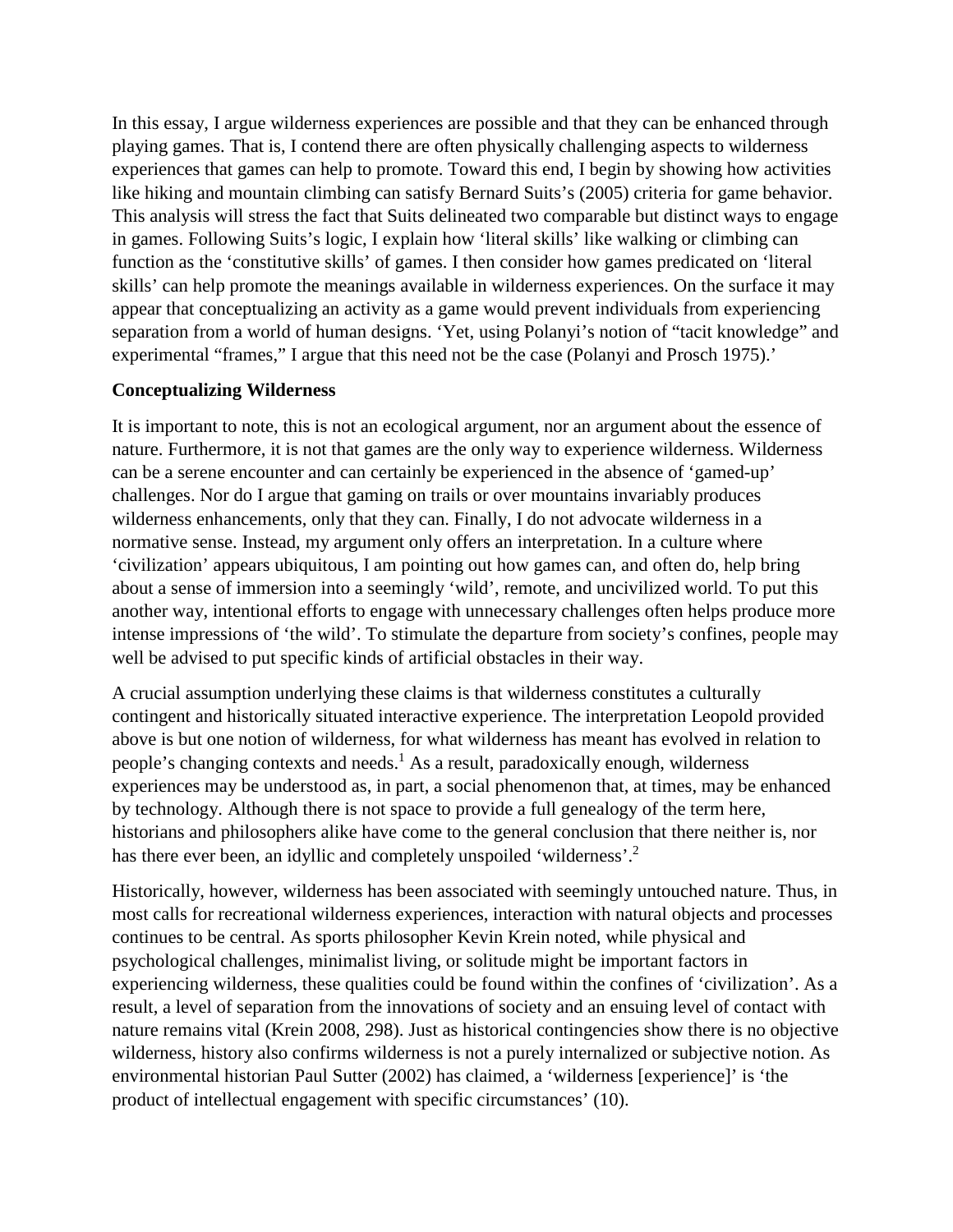My argument acknowledges that within naturalistic environments wilderness experiences involve interactions with contemporary culture and other aspects of the 'civilized' world. As environmental philosopher Marvin Henberg (1984) described it, engagement with 'wilderness . . . [often] depends on convenient access and retreat, on carrying with us many of the comforts of home, and on knowing terrain or having accurate maps' (251). But even with such performanceenhancing aids, Henberg argues a sense of remoteness, self-sufficiency, and intimate contact with nature can be achieved. I agree. Technology does not necessarily preclude encounters with the 'antipode of civilization'. A variety of conveniences may actually help bring wilderness experiences to life. Aligned with this thinking, the following sections turn to an often overlooked 'technology' that I claim works to this end.

### **Suits's First Method for Creating Games**

Some may not think of hiking, climbing, and similar activities often associated with wilderness as games. However, these activities are compatible, in principle, with all the characteristics required in Suits's (2005) definition. In this section, I will consider activities like hiking in light of the first of two ways Suits described game generation. This should begin to make clear how previously non-lusory activities can become 'gamed-up' (Kretchmar 2008).

As Suits noted, all games must have a specific goal or end state of affairs established before the game gets underway. Suits called this the 'prelusory goal'. In the case of a challenging hike, for instance, the prelusory goal may be to reach a given destination. Moreover, when a prelusory goal is too easy to be interesting, game players will employ restrictive constitutive rules. This is of course how most games are produced. Significantly, as Suits (2005) put it, the means permitted to achieve the prelusory goal are made to 'be narrower in range than they would be in the absence of the rules' (45). Thus a hike might include an added stipulation that restricts how one can 'successfully' reach a desired endpoint. For example, stipulating that one must travel by foot, take a more difficult route rather than an easier one, or finish a trip in a limited time span, could all become constitutive rules of a given traverse.

Obviously, there are often easier ways to reach the end of an arduous journey than hiking. One could take a bike, bus, or plane. Yet if limitations are accepted under Suits's final criterion, then a game is indeed underway. Namely, hikers would have to employ a 'lusory attitude'. That is, they accept restrictive means 'just so' they can experience the potentially 'just right' challenge that such acceptance creates. Thus, with prelusory goals, limited means, and lusory attitudes in mind activities like hiking or climbing can be converted into games.

Notably, Mitchell Berman (2013) recently provided a provocative counter argument to support a different conclusion. He argued that from a 'phenomenologically faithful' perspective sprints do not fit Suits's definition. Rather than limiting means, Berman (2013) said the rules in sprints, from a sprinters perspective, 'facilitate' the realization of the entirety of a sprint itself (p. 166).<sup>3</sup> In other words, even though restrictive rules are in play (i.e. one must stay in bounds and travel by foot) those rules do not experientially make sprints less efficient. Rather than limit means to a prelusory goal, rules work to make the activity in its entirety possible. If this is the case, sprinting and activities like it do not fall within the parameters of a Suitian game.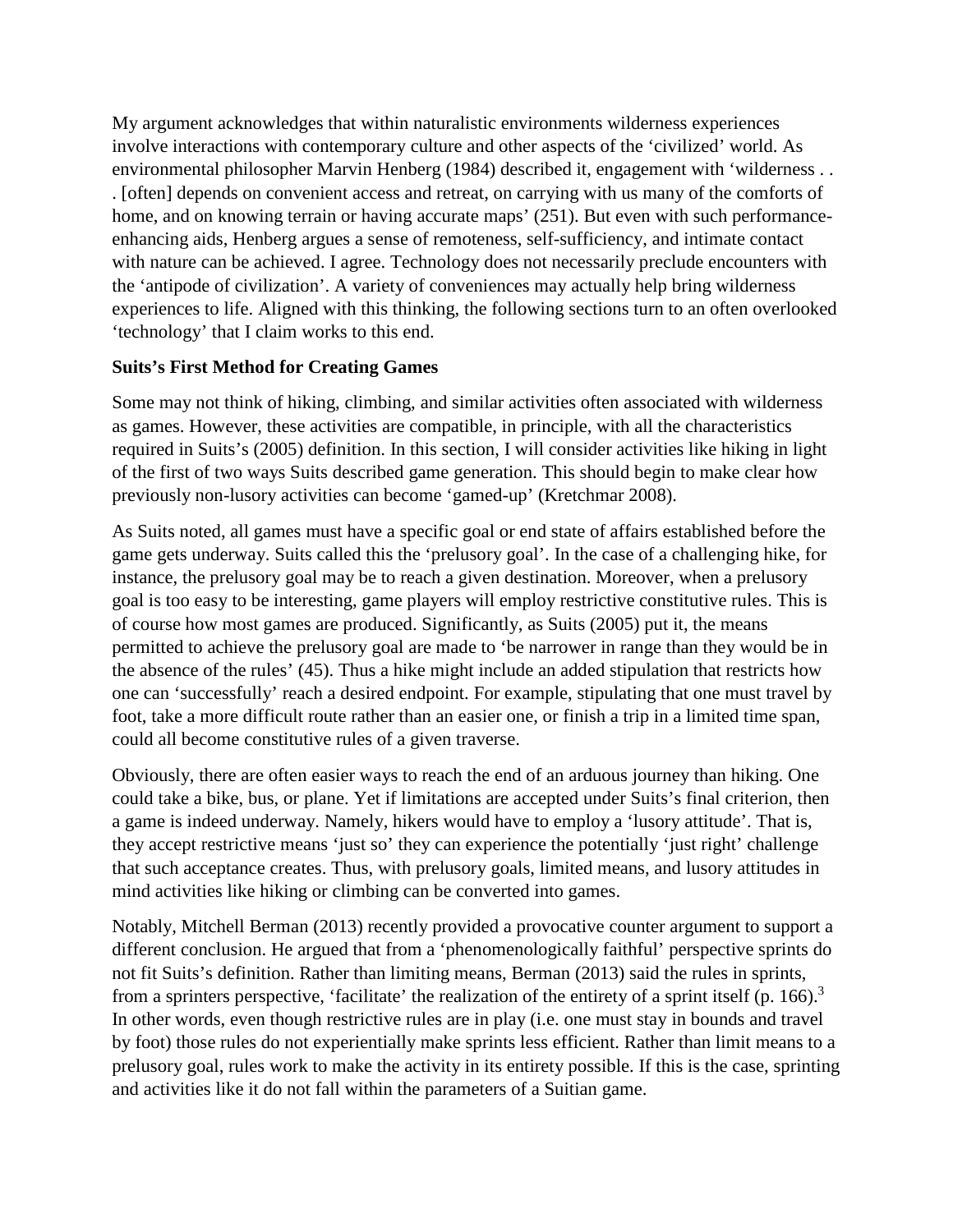Yet, what Berman said of rules in sprinting – that they phenomenologically facilitate rather than limit an overall goal or state of affairs – could be said of almost any activity that has traditionally been called a game.<sup>4</sup> For instance, in the heat of action, do baseball players experience balls, strikes, outs, hits, and homeruns as artificial limitations or as the means by which to engage in baseball – that is, as 'facilitators' of baseball? From a 'phenomenologically faithful' perspective, in the midst of the action, most baseball players do not understand constitutive skills as the products of roadblocks meant to get in their way. Rather, strikes, outs, and hits (etc.) appear to be the essential means by which to achieve the ones' objective. Thus as Berman said of sprints, it could be said of baseball or hiking and the like. Adhering to the rules 'facilitates' the ultimate state of affairs at which baseball players aim; just as adhering to the rules of a sprint or a hike facilitates achieving the state of affairs sprinters and hikers desire.<sup>5</sup>

### **Regulative and Constitutive Rules**

Still, linguistically we are far more comfortable calling 'abstracted' artificial challenges, such as baseball, games. Meanwhile, we are less likely to call seemingly 'literal' problems that involve non-abstracted 'natural' or 'literal skills', like running or hiking, games. In fact, I suspect that what led Berman to his conclusion about sprints and what may lead other philosophers to discount the possibility that hiking or climbing could be games stems from John Searle's (1969) well-known distinction between 'regulative' and 'constitutive' rules. The function of both types of rules will be important in the analysis to follow.

Admittedly, in hiking or climbing what Searle described as regulative rules seem to dominate. Regulative rules regulate behaviors whose intelligibility is logically independent of the rules themselves. In other words, regulative rules refer to behaviors that make sense even without knowledge of the rules. Searle provided an example related to fishing. If you want to catch a fish you ought to use a hook made of steel rather than butter. In this instance, the rules that 'facilitates or enable [a person fishing] to reach [their] goals, are matters of natural physical facts' (Searle 1969, 37). The rule 'to catch fish, you should use steel hooks' simply explains an observable behavior derived from natural laws and regular day-to-day occurrences. Many behaviors in games, however, such as scoring touchdowns or hitting home runs, cannot be described with regulative rules alone.

What needs to be added to establish games like American football and baseball are constitutive rules. Constitutive rules are stipulations that determine what an action means in a specific context. To understand a behavior generated by a constitutive rule one must have knowledge of the rule. Searle claimed speech acts work in this way. For example, pronouncing the word 'dog' in the context of the English language signifies a four legged furry animal that wags its tail and barks. Without knowledge of specific contextual stipulations – that is, the rules of English vocabulary – 'dog' would be meaningless.

Like language, most games are constituted by similarly functional constitutive rules. For instance, it is a constitutive rule of American football that a touchdown counts as six points. If a person without knowledge of the rules of football were to witness a touchdown they would be unable to discern this. Such a person would not, and could not, even know what a 'touchdown'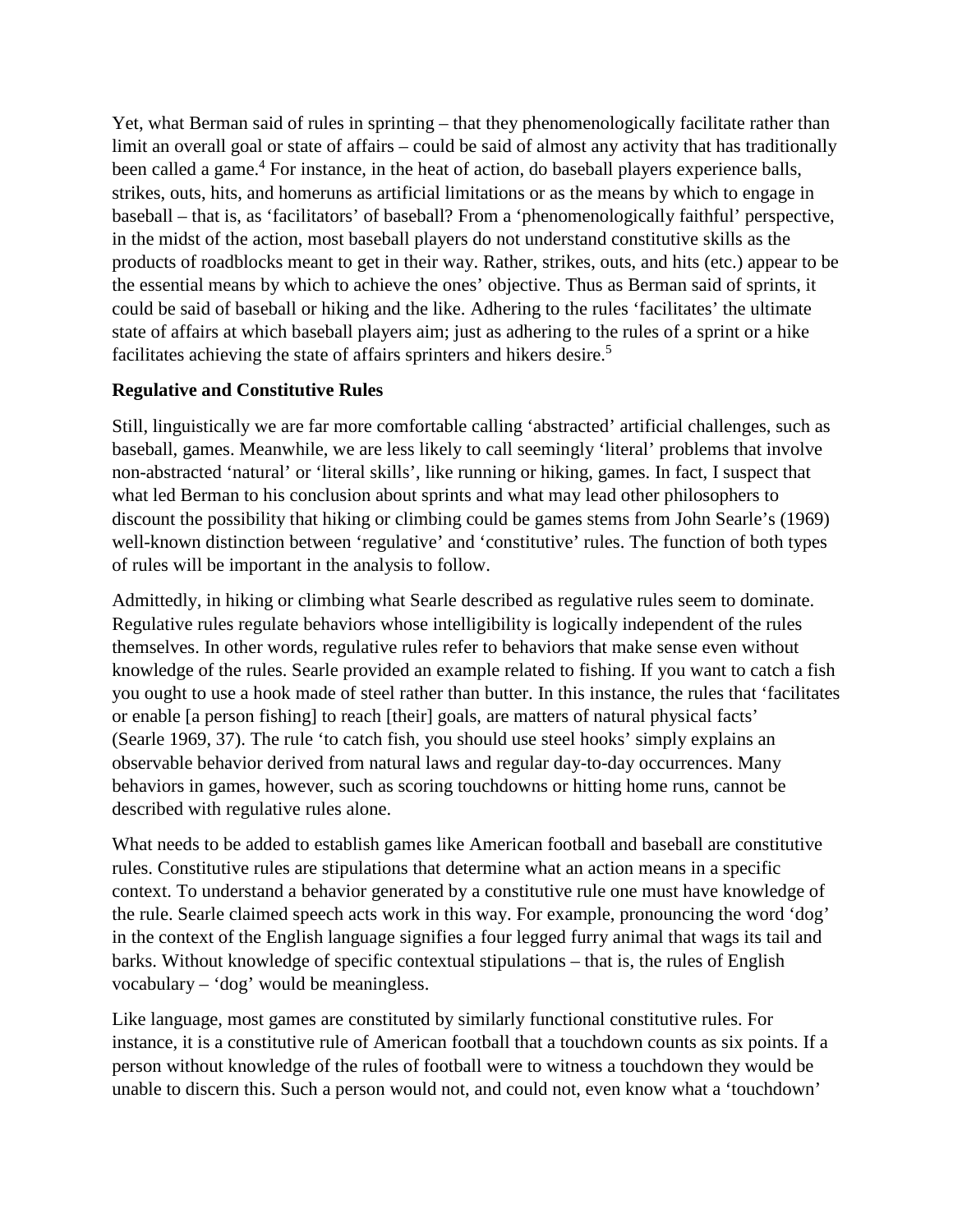is. Thus football and games like it would be unintelligible without knowledge of constitutive rules that stipulate what counts in and as football.

Many activities associated with wilderness do not seem to work like this. In challenges such as hiking through uninhabited woods or climbing distant mountains, regulative rules seem to govern a majority of behaviors. That is to say, reaching a distant location by trekking across rugged terrain seems to be fully intelligible on its own. The difficulties and the meanings found in such a trek can be appreciated without reference to constitutive stipulations. Indeed, a host a regulative rules about endurance, nutrition, balance, strength, finding one's way, and the like might be formulated to explain the obstacles a long hike entails. In short, hiking and football seem to be very different phenomena.

I have a degree of sympathy with this line of reasoning, but I also contend that a more careful inspection of games shows how activities like hiking and climbing can be converted into gamedup challenges, challenges with the potential to enrich wilderness experiences. To see why this is so, a second species of games, identified by Suits, will need to be revisited. But first, to buttress my stance that hiking and climbing align with Suits's definition, it will be helpful to attend to the origins of a game's constitutive skills.

## **Antecedent Behaviors**

All games are based on pre-existing behaviors and skills that later and overtime find their way into games, often in novel ways. As Reddiford (1985) argued, within games 'unconstituted antecedently existing behaviors, or segments of behaviors . . . come by convention [by constitutive rules] to count as something of significance' (43). What this means is that behaviors found in all games are, in one way or another, born of regulative rules. Only later, with the help of constitutive rules, do 'constitutive skills' get incorporated into games and ascribed new meanings.<sup>6</sup>

Consequently, it is possible that once incorporated into a game, 'unconstituted antecedently existing behaviors' may continue to exist, virtually unchanged. That is, in games with minimal abstraction, antecedent behaviors (i.e. running) might become constitutive skills. Evidently, then, such constitutive skills, as mirrors of their literal antecedents, could be explained on their own. No constitutive rule is needed to describe most actions related to running, jumping, grabbing, catching, pushing, or many other skillful physical behaviors.

This leads to an important conclusion. The fact that activities like hiking make use of antecedent behaviors that can be described with regulative rules does not, *ipso facto*, mean physical activities like hiking cannot be turned into games. In truth, as Suits was well aware, most 'everyday' activities could be 'gamed-up'. (Suits noted walking, solving scientific problems, and building houses could become games, for instance). Thus, antecedent behaviors might indeed be co-opted in two generic ways – literally *or* abstractly. And indeed, games in which antecedent behaviors are employed without added abstraction will look very much like their non-game counterparts.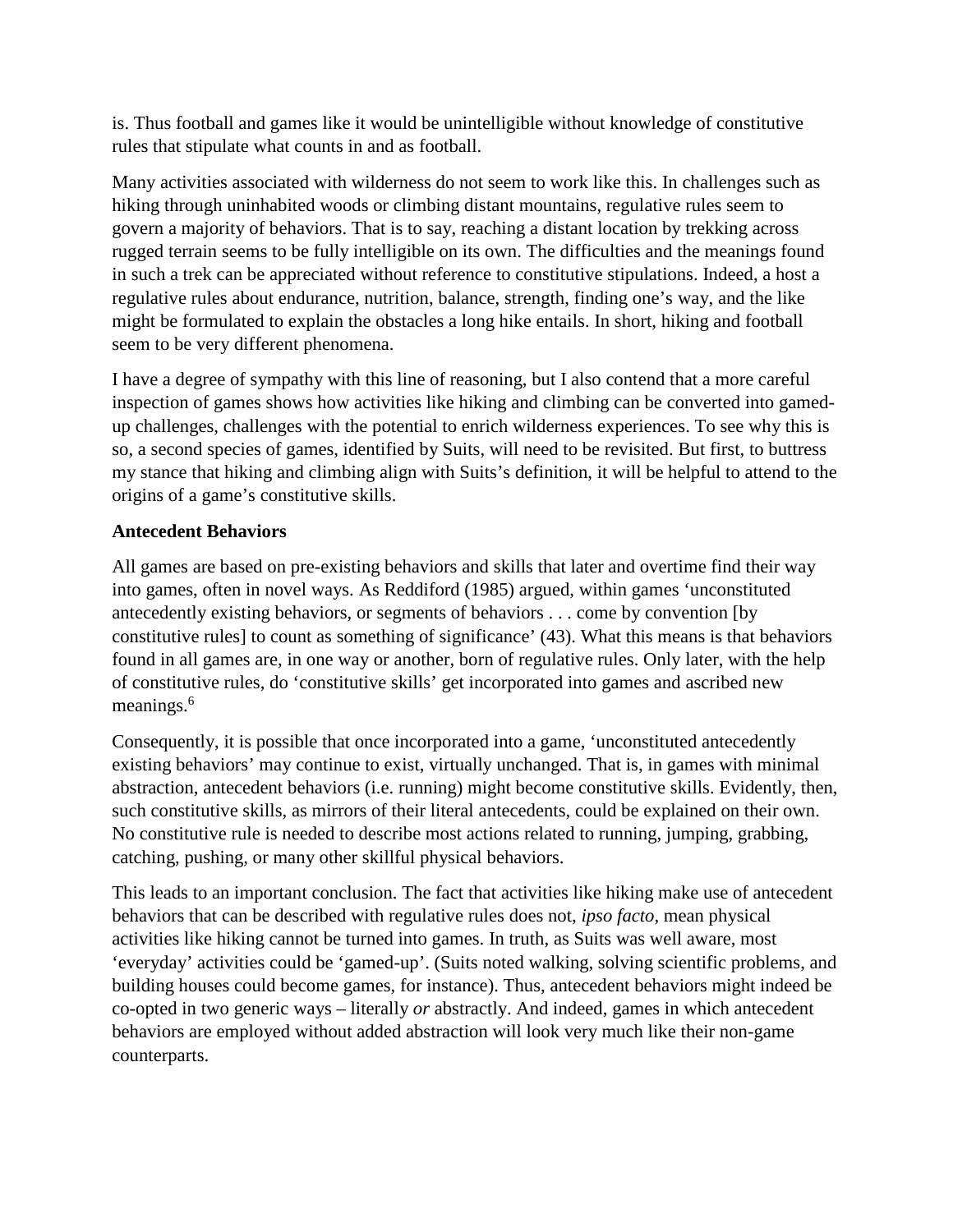My suspicion is that the difficulty in distinguishing certain lusory activities like running and hiking from their everyday counterparts may be largely responsible for the reluctance to call artificial challenges that primarily involve such literal skills games. For it is true that without contextual and psychological information, it might be hard for an observer to tell game 'hiking' from 'hiking' for exercise or 'hiking' for work. Still, as I will examine further below, Suits was clear that game construction aims at the production of good problems. It is a pragmatic enterprise where highly abstracted skills like those found in baseball may be helpful, but they are not necessary.

# **Suits's Alternate Method for Creating Games**

This reasoning leads me to highlight an often overlooked aspect of Suits's (2005) definition. A lusory attitude could be employed in two different but comparable ways. As noted in the previous analysis, a lusory attitude can provoke a limitation of the means to an objective that would otherwise be too easy to attain. On the other hand, a lusory attitude can promote the selection of a goal that is already provocatively difficult to achieve. In essence, neighboring projects that are too easy or too hard are avoided in favor of one that is just right. In such cases, no constitutive work is needed. The unnecessary but provocative problem is fine, as is. The lusory work is done by choosing, rather than constructing or manipulation.

Suits made this position clear in the following way. He argued that when it comes to exercising the lusory attitude

there is . . . no difference in principle between creating a challenge by an artificial prohibition of more efficient means to a goal and artificially choosing a goal just because the means for its achievement present a greater challenge than do the means for achieving a different goal. (Suits 2005, 87)

As Suits might put it, without drawing up any constitutive limitations, instead of climbing 'Mount Easy' one can choose to climb 'Mount Difficult' because it presents a more interesting challenge. This is something that Berman's (2013) analysis of sprints also ignored. That is, even if the rules of sprints facilitate an overall goal rather than place limitations to it, the overall goal is still fundamentally to engage in a stipulated artificial challenge. Just as a hiker may aim to travel by foot across the entirety of a mountain because it is hard to do, a sprinter may aim to travel a short distance by foot in a limited amount of time. Both are simple. Both are subtle. Phenomenologically, neither may have restrictive rules. Yet, both generate provocative artificial challenges.

Suits's point, then, was that purposely and unnecessarily engaging in an already difficult task and purposely interposing unnecessarily inefficient means for achieving given objectives are equivalent paths to games. Significantly, the reason for this comparability is the common presence and power of a lusory attitude. This is the analytical glue holding Suits's definition together. Whether by interjecting inefficiency in an otherwise easy task or embracing a task for its inherent difficulty, as long as one employs a lusory attitude, a game player can encounter an interesting problem just to see how well they can negotiate its challenges. For Suits, in a sense,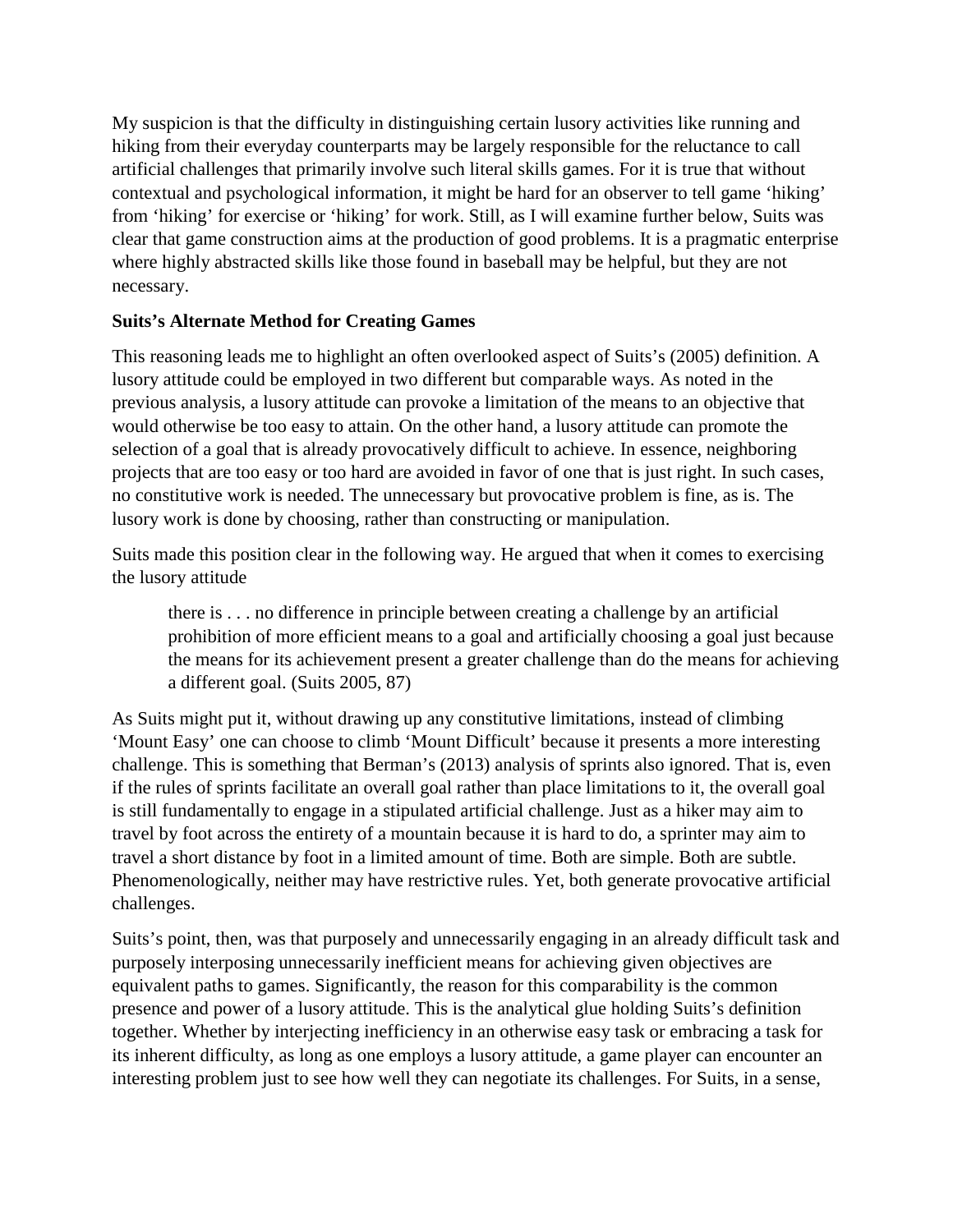rules are beside the point. As long as one engages in an unnecessary challenge and employs a lusory attitude, it does not matter if the problem was constituted or discovered.7

## **Potential Historical Actualities**

Together the two Suitsian routes to games have interesting implications for wilderness experiences. The second way to engage in a game could lead to the first. That is to say, a game without rules could one day become a game with rules.

For example, when climbers game-climb 'Mount Difficult' they may not place any limits on how they will pursue their lusory goal. Climbing is the most efficient means and it is hard enough as is. But if a new technology were invented and implemented – say an escalator were constructed to carry people to the top of 'Mount Difficult' – then for those who might be tempted to take the now-available easier route, a constitutive rule would have to be employed: no escalators allowed (i.e. getting to the top does not count if one uses the escalator). A real life example of this can be found at New Hampshire's Mount Washington, where climbers forgo a road and cog railway to reach New England's highest peak. Whether tacitly or explicitly, a constitutive rule is used to preserve the charms and challenges of what was once 'naturally' presented as an game-ready and game-appropriate interesting obstacle.

The point, then, is there appears to be certain games today that have constitutive limitations but that are also *simulations* of activities that historically could have been games without such rules. Indeed, it is precisely because the skills involved in activities such as hiking and climbing are so similar to behaviors describable solely by reference to regulative rules that these activities, hypothetically, could have existed at one point in time as games without any constitutive limitations at all. Hence, rather than being conceived as part of a game which embraces inefficient means though restrictive rules, there was a time in the past when the antecedent behaviors or literal skills involved in activities like hiking or climbing were the most efficient means available to a given end. This is not something that could be said for the more abstract skills involved in games like baseball.

In other words, the literal skills of game-hiking or climbing could all have been, at some point in time, the most efficient means available for reaching a work-a-day goal.<sup>8</sup> At the same time, if these activities were approached differently, that is, with the help of a lusory attitude, those same behaviors could have been converted to games without any need for restrictive constitutive rules.9 Yet today, in the presence of technological advancements, many 'literal games' that previously would have had no need for rules almost always require constitutive restrictions.<sup>10</sup> As a result, there are rule governed games today that appear to be simulations of potential historical actualities that could have been games without any rules. With this in mind, to re-formulate my claim about wilderness inducing games, the games at present that might enhance wilderness experiences are games that hypothetically *could have* existed at one time and under certain condition without restrictive rules.

### **Rules and Wilderness**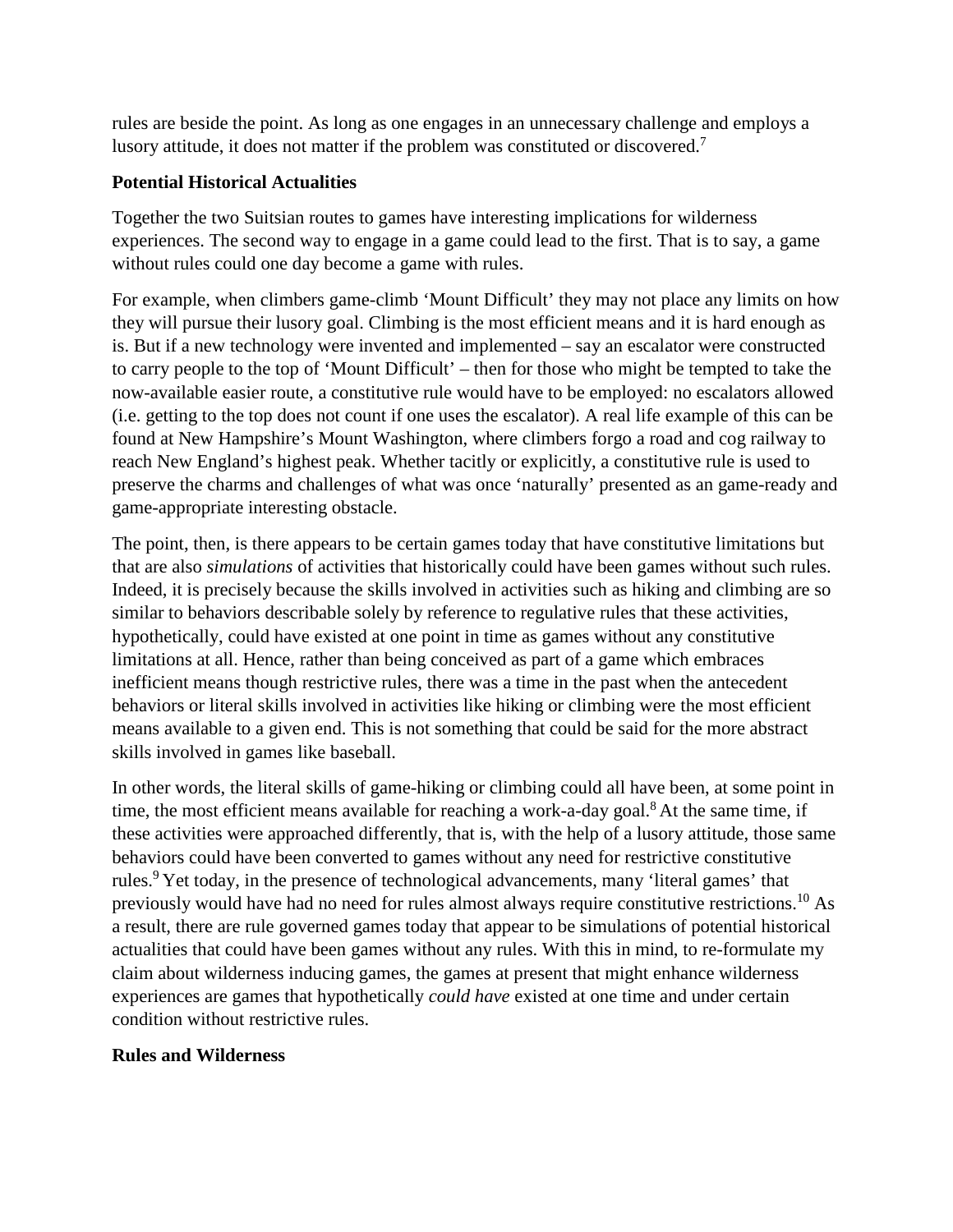The majority of this paper so far has aimed to show that hiking, climbing, and similar activities present a unique breed of artificially construed or identified challenges that might be dubbed 'literal games'. That is, they are games whose constitutive skills are intelligible without stipulated reconstructions or at least minimal work in this regard. It remains to be shown how and why this type of game can promote wilderness experiences.

Although present day literal games may be shot through with human innovations such as novel equipment, strategically arranged markers, human-made trails, and conditions imposed by one's own designs, by giving themselves wholly to their game and allowing themselves to be 'taken away' by the 'drama' of traveling through wilderness and engaging with a 'naturally' difficult task, I propose athletes often enjoy experiences of separation from society. A sense of departure from civilization, feelings of risk and loneliness, intimate connections to flora and fauna, along with physical exertion and exhaustion, all enhanced by seemingly 'natural' or 'literal' tasks, derived from antecedently existing behaviors, can sweep sportspeople away into a sense of traversing through an 'authentically' wild terrain.

Importantly, this is not to say the games that align well with wilderness experiences cannot have rules. They often do. But in the heat of most games, rules recede to the background of awareness and go unformulated. As I already noted above in reference to Berman's (2013) critique and as will be addressed here in more depth, athletes live, as Polanyi might say, *from* constitutive rules toward artificial problems (Polanyi and Prosch, 1975). They do not live toward the rules. Just as Searle (1969) noted of the rules of language, it is possible to tacitly follow constitutive rules 'without necessarily knowing (in the sense of being able to formulate) that we do' (42). My contention is that when this happens, with a proper imaginative willingness, and within proper natural surroundings, artificial obstacles predicated on literal skills may appear to be presented purely by 'nature'. The phenomenal experience, in other words, is lived as unmediated, thereby accentuating 'the antipode of civilization'.

To show how this can happen, I need to draw comparisons to story-telling, mythology, and various other forms of art. From this, it should become evident that being 'swept away' by 'artificial' drama is not uncommon. Polanyi's theory of 'tacit knowledge' and 'frames' illustrates how this might occur.

# **Tacit Knowledge**

The crux of Polanyi's theory and a point that is central to my analysis of wilderness experiences is that awareness is formed by two concurrent modes of knowing. According to Polanyi, the personal collection of subsidiaries through hands-on experience generates stores of tacit knowledge too complicated and vast in scope to fully explicate. What becomes known consciously, what is made explicit, becomes so only within what Polanyi termed 'focal awareness'. Importantly, while people find the explicable world within their focal awareness, they only are able to realize things focally because of their tacit 'subsidiary awareness'. That is, individuals tacitly know *from* their subsidiaries *to* their focal awareness.

Notably for my thesis, because of their complexity and because they are the source of focal awareness, subsidiaries necessarily remain tacit, implicit, and un-analyzable. Indeed, whenever a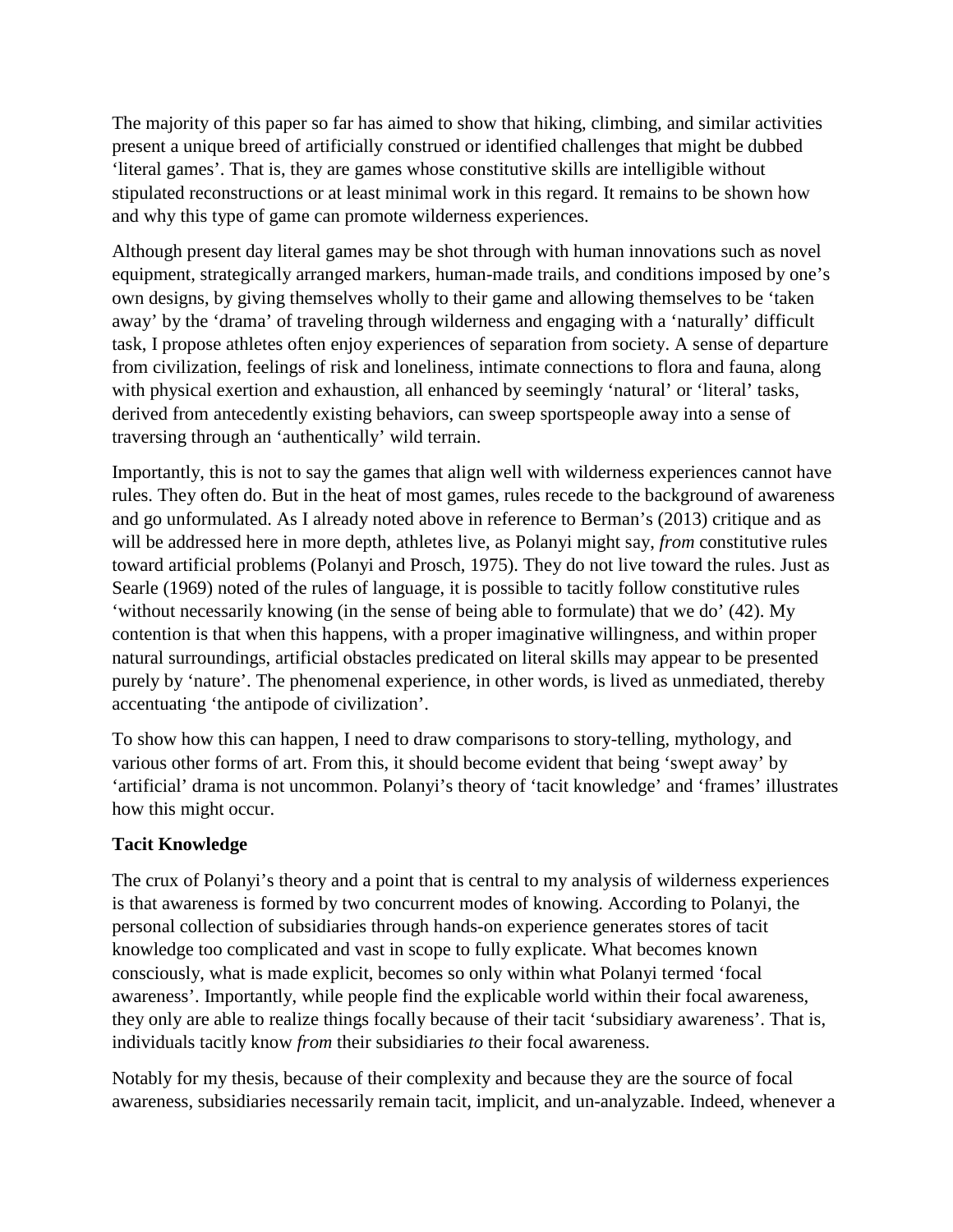person turns their attention from an object of focal awareness to the copious subsidiaries that brought it about, the original object of focus begins to dissolve from attention. In games, the meanings brought about by artificially construed rules often work this way. For example, if a baseball player critically examined the arbitrary constitutive rules that bought about the 'real' drama of baseball, that drama and the way in which it came to life in the first place would be lost from view. As Polanyi would say, subsidiaries work analogously to eye glasses. They are a source of unified vision, people know from them, but eye glasses cannot examine themselves.

Polanyi claimed all knowledge works this way. But he pointed out that moral judgments, creations of art, and religious experiences (and as I maintain, the drama of games) rely on imaginative integrations of subsidiaries to create coherent meanings in ways that other integrations of tacit knowledge do not (Kretchmar 2012). Because of their reliance on imaginative connections of various disparate subsidiaries, these types of experiences differ from the more easily explicable meanings produced by connections made by a scientist, for instance. A scientific integration of tacit knowledge becomes easily discernible once it is initially made. Imaginative tacit integrations of subsidiaries, however, require a constant willingness and effort on the part of observers to gather the meanings that tacit knowledge produces.

#### **Wilderness Frames**

For this reason, Polanyi explained that imaginative endeavors require what he called a 'frame'. A frame refers to a proper context and willingness that will allow a person to be, with the help of their imagination, 'carried away' by a work of art, story, song, film, play, poem, or religious experience. Importantly, contexts and intentions work together. The setting indeed 'facilitates', but one must also be willing to give oneself to a frame to allow its drama to be experienced as 'real'. If an environment provides proper subsidiaries and a person gives themselves fully to a frame, however, then they will be able to 'live' it.

My claim is that a 'wilderness frame' may be brought about in this way. And more specifically, it is often brought about with the help of a certain type of challenging games, namely games constituted on literal, rather than abstract skills. In such games, 'natural' surroundings and tacitly functioning constitutive rules can work as subsidiaries as one's focus falls upon a central task or problem that must be solved by means of antecedently existing behaviors that historically existed without reliance on constitutive rules. In this situation, with a willing imagination, as the rules and artificiality of games recede into the background of awareness, gamers can attend to a task whose antecedents relied wholly on regulative rules. If the setting appears appropriate and game participants are sufficiently focused, they can become 'swept away' by the drama of being engaged in solving problems presented purely by 'wild nature'. Meanwhile, notions of civilization will be far from sight.

As Polanyi asserted, when we watch a play, for instance, 'we accept the clues which the play offers to the imagination for sharing its meaning, and we live in this meaning rather than the meaning these events would have for us in our "interested lives lives"' (Polanyi and Prosch, 1975, p. 87). In the same way tacit knowledge allows us to be carried away by the frame of a play so that we perceive the drama on stage as meaningful, gamers can be carried away by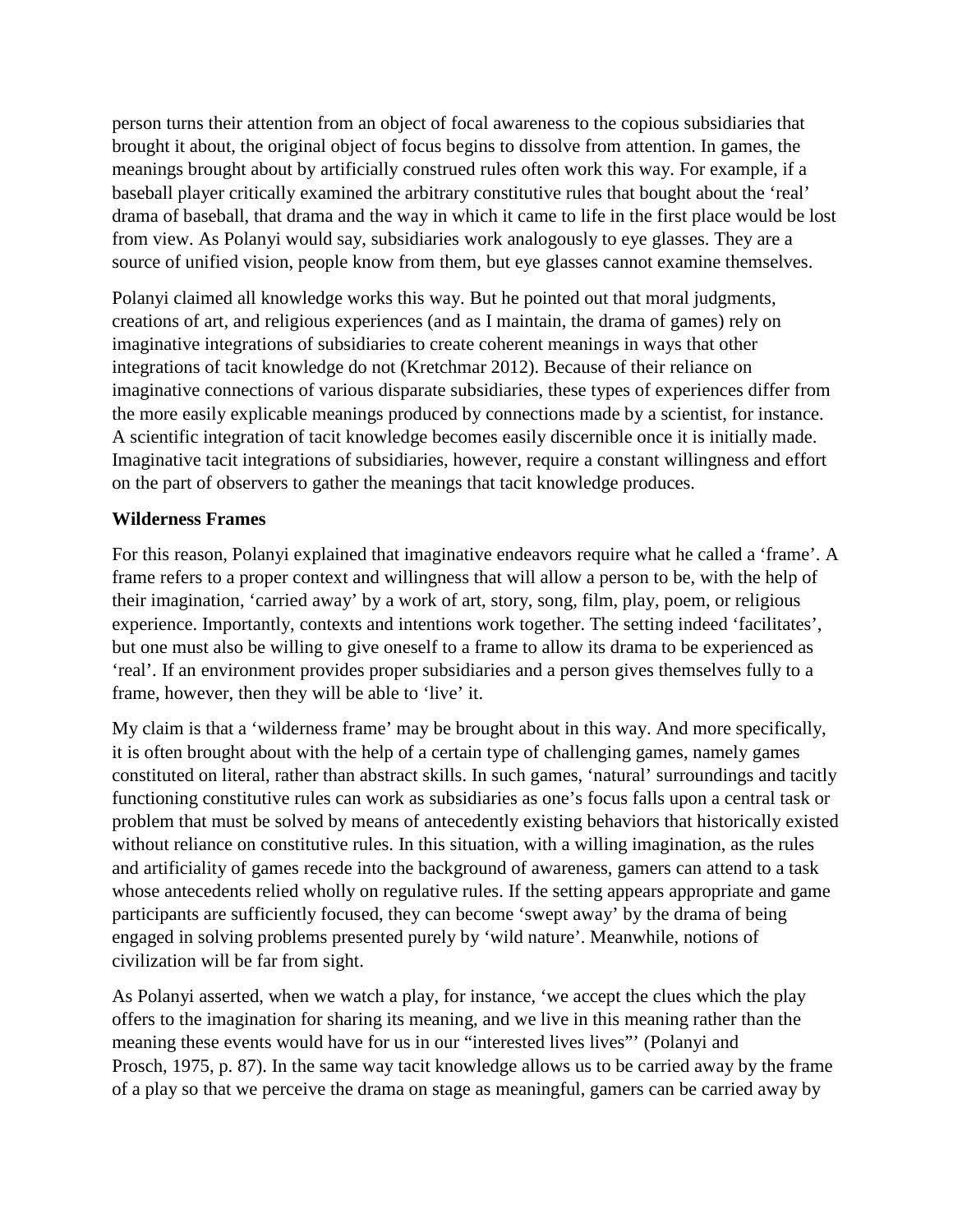'wilderness frames' which allow them to experience the drama of wilderness as meaningful. The key to being carried away by a play is to experience the drama taking place on stage as 'really' happening. Likewise, the key to being carried away by wilderness is to experience an environment and very often a central task or problem as 'really' separated from civilization.

Nevertheless, as per Polanyi's theory, if a person turns their attention from the whole of a play to its constitutive parts, if they critically examine tacit subsidiaries and the environments that produce the play's drama, the meanings of this work of art would disintegrate. Likewise, if a person engulfed in a wilderness frame were to critically examine the subsidiaries that brought about the frame they would find a civilized world upon them. By focusing on their mechanisms of integration, they may gain some knowledge of the frame's parts. But, they will invariably lose their awareness of the integration itself. How the parts could have produced the integrated experience in focal awareness will then appear inexplicable. Thus, if a game-hiker, for instance, drawn to the so-called wilderness by certain physical challenges, attempted to explicate the tacit knowledge that made a sense of wilderness possible, along with constructed trails, maps, compasses, equipment, food, clothing, etc., the ultimate presence of human civilization – oneself as the source of the game and of the concept of wilderness itself – would cause the frame to dissolve. The subsidiaries that brought wilderness to focal awareness would lose their meaning.<sup>11</sup>

The weight of this argument concerning wilderness experiences now rests on drawing parallels between games and the arts, and ultimately between wilderness and mythology. For Polanyi, '*trans*natural' imaginative integrations extend to myth. 'As with the meanings in poems, paintings, films, (or games) meanings in myths can be considered 'real' within a proper frame. 'Myth is an all-encompassing work of art,' Polanyi wrote, 'which like any other great work of art fills its subjects with inexhaustible significance' (Polanyi and Prosch, 1975, p. 128). While he admits myths 'are clearly works of the imagination', this does not lead Polanyi to discount their authority. For the truth in mythologies, 'like the truth of works of art, can consist only in their power to evoke in us an experience which we hold to be genuine,' Polanyi claimed (Polanyi and Prosch p. 146).

Thus, in games of human design the perception of presupposed wildness brought about by an imaginative frame may yield to an underlying essence of human-induced control. However, human innovations, conventions, and conceptions need not ruin the 'all-encompassing' experience of wilderness. By providing access to a suitable frame they may bring wilderness's seeming reality to life. The right equipment, the most up to date technological devices, knowledge of regulative rules, a willing imagination, and a sufficiently challenging game can spur sportspeople to imaginatively employ tacit knowledge within naturalistic surrounding and bring wilderness to the fore of awareness. More specifically, within such surroundings, the physical exertion brought about by a sufficiently challenging game predicated on literal skills may help willing participants experience 'actually' being engaged in a 'natural' endeavor and separate from society. Instead of leaving a world of human designs for a world without, athletes may tacitly use human designs to create drama filled experiences where such designs are seemingly absent.

#### **Conclusion**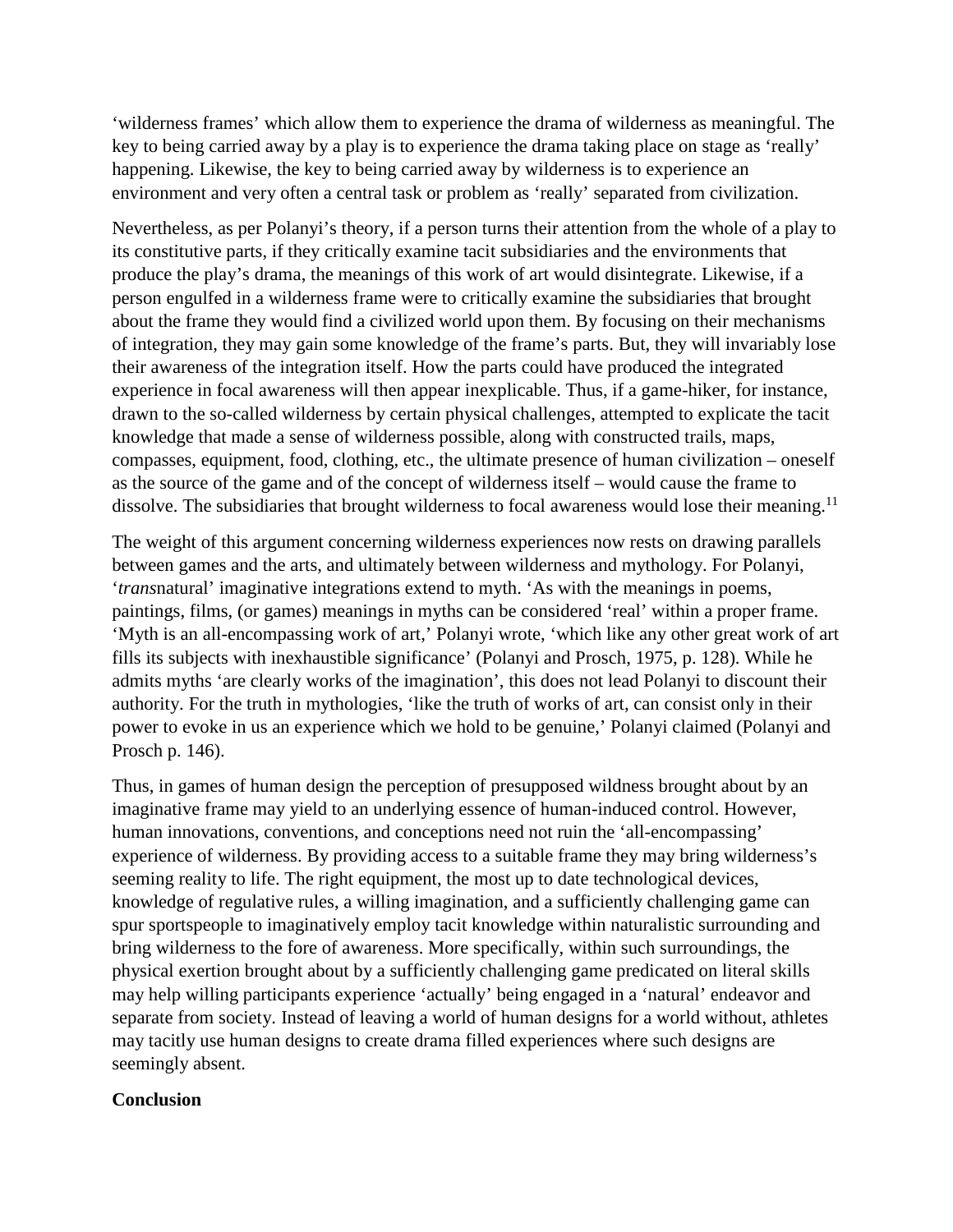In this essay, I have linked wilderness experiences to games. I have argued activities like hiking, climbing, and the like can be games in the two senses that Suits described. As games they are admittedly unique in that their constitutive skills are what I have called literal skills. They were and are intelligible without the help of constitutive rules. This also suggests that these games could have existed as historical actualities without constitutive rules. Rather than products of complex abstractions, the constitutive skills in these games could be described literally. Nonetheless, once a lusory goal is sought with a lusory attitude, per Suits, a game has begun.

Moreover, when a lusory attitude gives rise to constitutive skills that are replications of literal antecedent behaviors, rules hold a heightened potential to be implicitly assumed rather than explicitly formulated. Indeed, rules can be 'hidden' twice over. Artificial challenges often bring meaningful drama to life specifically because the artificial facets that created those challenges get tacitly employed. Meanwhile, in games based on literal skills, rules may appear doubly obscured, as those skills are describable by means of regulative rules. When such games occur, within naturalistic surroundings, the drama games produce can then highlight a sense of remoteness and separation from society. This explains why certain games are apt to embellish wilderness experiences.

### **Acknowledgement**

I would like to thank the two blind reviewers that offered helpful recommendations and criticisms. I would also like to thank Scott Kretchmar, who provided substantial advice and feedback that was incorporated into this paper.

### **Notes**

1. This account of changing notions of wilderness is based on my knowledge of the history of the concept in the United States. It may not apply in precisely the same way to other histories and cultures. It may not even apply to all histories and cultures within the United States. For the contingencies behind Leopold's definition see Sutter (2002).

2. See Nash (2001), Cronon (1995), Sutter (2002), Henberg (1984), and Anderson (2001).

3. Here is Berman (2013) description: 'As far as the phenomenology of the participants is concerned, all of the following ingredients appear to be components of the prelusory goal for a sprinting contest: that the goal is to run, that the goal is to run a relatively short distance, and that the goal is to run that distance faster than competitors who are running the same distance. . . [Thus] the proper characterization of the prelusory goal of sprinting includes the activity of running as well as other features . . . the rules of sprinting do not preclude more efficient means of realizing the goal' (p. 165). It is worth noting that rules Berman describes as 'facilitative' rules are constitutive rules. Although the rule that you have to travel by foot in a sprint may not 'phenomenologically' limit means, the rule still, in part, constitutes what counts as 'sprinting.' The same should be said for stipulations that call from one to walk during mountain climb or hike.

4. Berman (2013) considered this point but dismissed it (167).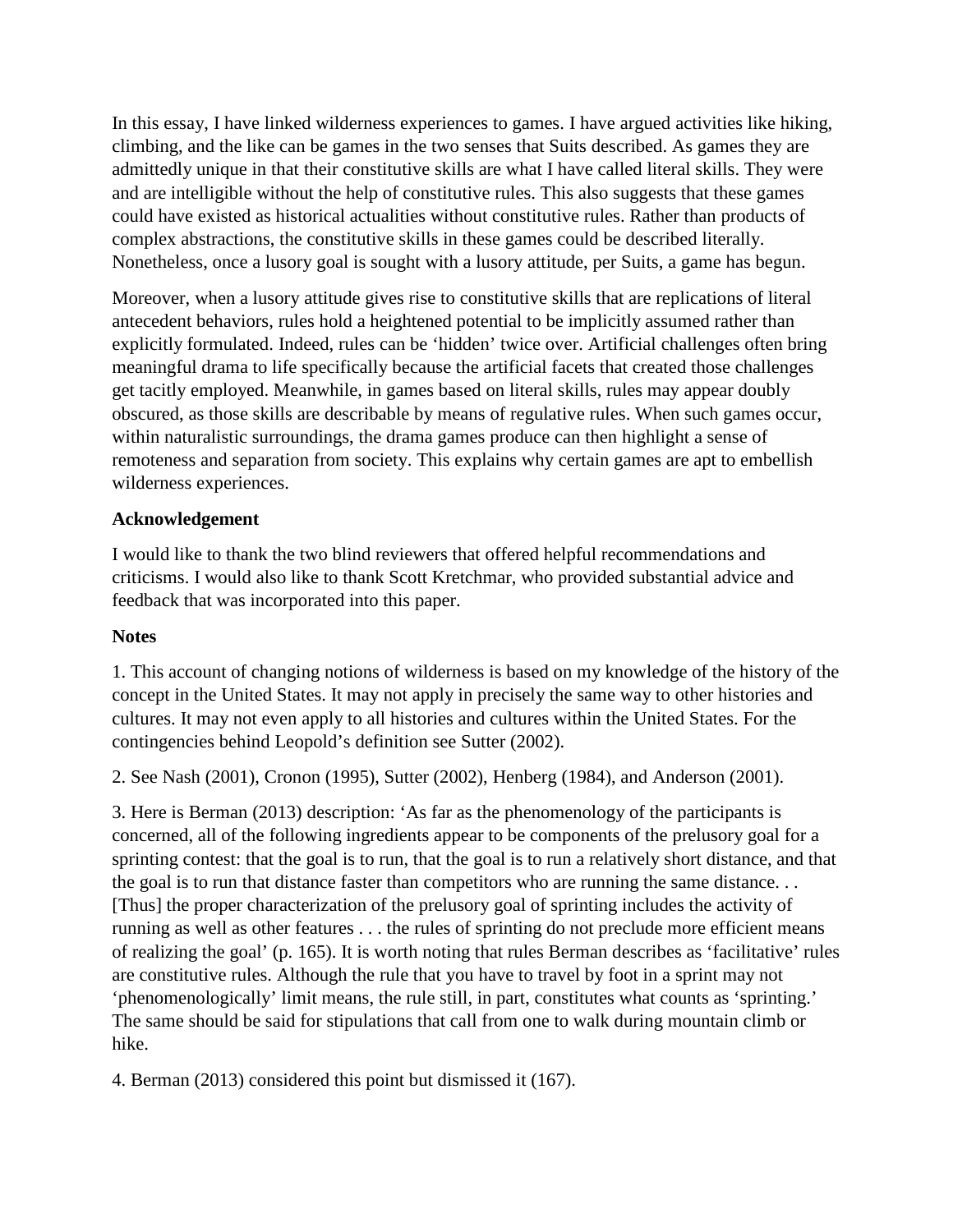5. Berman speculated that if his argument had force, among other logical outcomes, it may be that Suits's definition is unsound. This is still a possibility. Perhaps Suits should not have said the *sole* effect of constitutive rules is to limit means. Rather, following Berman's lead, by limiting means, constitutive rules in games *also* facilitate new challenges and these challenges in their entirety could be seen as the goal or state of affairs for which a game's rules are devised.

6. See (Torres 2000) for a discussion of 'constitutive skills'.

7. When Suits (2005) specifically addressed mountain climbing he never claimed there were any rules. He said *if* a mountain had an escalator, its use would be prohibited. This hypothetical prohibition, he claimed, evidenced the lusory attitude. In this example, however, the escalator was *imagined* as was the rule pertaining to its prohibition (85–87). Ultimately, then, it is the lusory attitude that is primary, not constitutive rules, in any act of gamewrighting or engagement. The lusory attitude causes people to create rules that gratuitously limit means to ends, just as it causes people gratuitously to search out inherently difficult problems. It is also worth noting, this analysis of games without rules speaks specifically to tests. In contests, at least one rule is needed to specify a starting time, see Suits (2005, 67–76).

8. If a person takes a 'job' because of the gratuitous challenges it entails there is a game element here, especially if the individual had other job options and chose to take the 'game-up' job particularly to engage with challenges that they would not have engaged in otherwise. This would be comparable to 'professional' athletes who chose their employment not out of necessity but *just so* they could engage a particular problem.

9. Suits appeared to be well aware of this. As he (2005) noted, after conquering the world (presumably as 'work') if Alexander the Great so chose he could have played a game had he 'given it all back and started all over again' with a lusory attitude (157).

10. A place where still no restrictions are implemented in a game might be climbing Mount Everest. The goal is to reach the summit and back, no matter the means.

11. Of course, it may be for this very reason that artificial limitations may remain tacit. Analyzing the parts of a frame is what I have tried to do in this essay. In doing so, it is true that this essay may actually problematize wilderness experiences. That is, if a person turned their attention to the artificiality of a lusory goal then it may be harder to think of oneself as separate from society. However, as I said at the outset, this is not a normative prescription for wilderness but an interpretation. At the same time, I continue to wonder whether explicit knowledge of games must ruin wilderness. Game-players generally do not find artificial obstacles at odds with genuine drama. And, if you look at the history of wilderness (at least in the United States) you see 'wildness' diminishing within conceptions of wilderness. It may be a historical derived cultural bias to hold that game behavior and wilderness should not co-exist.

#### **References**